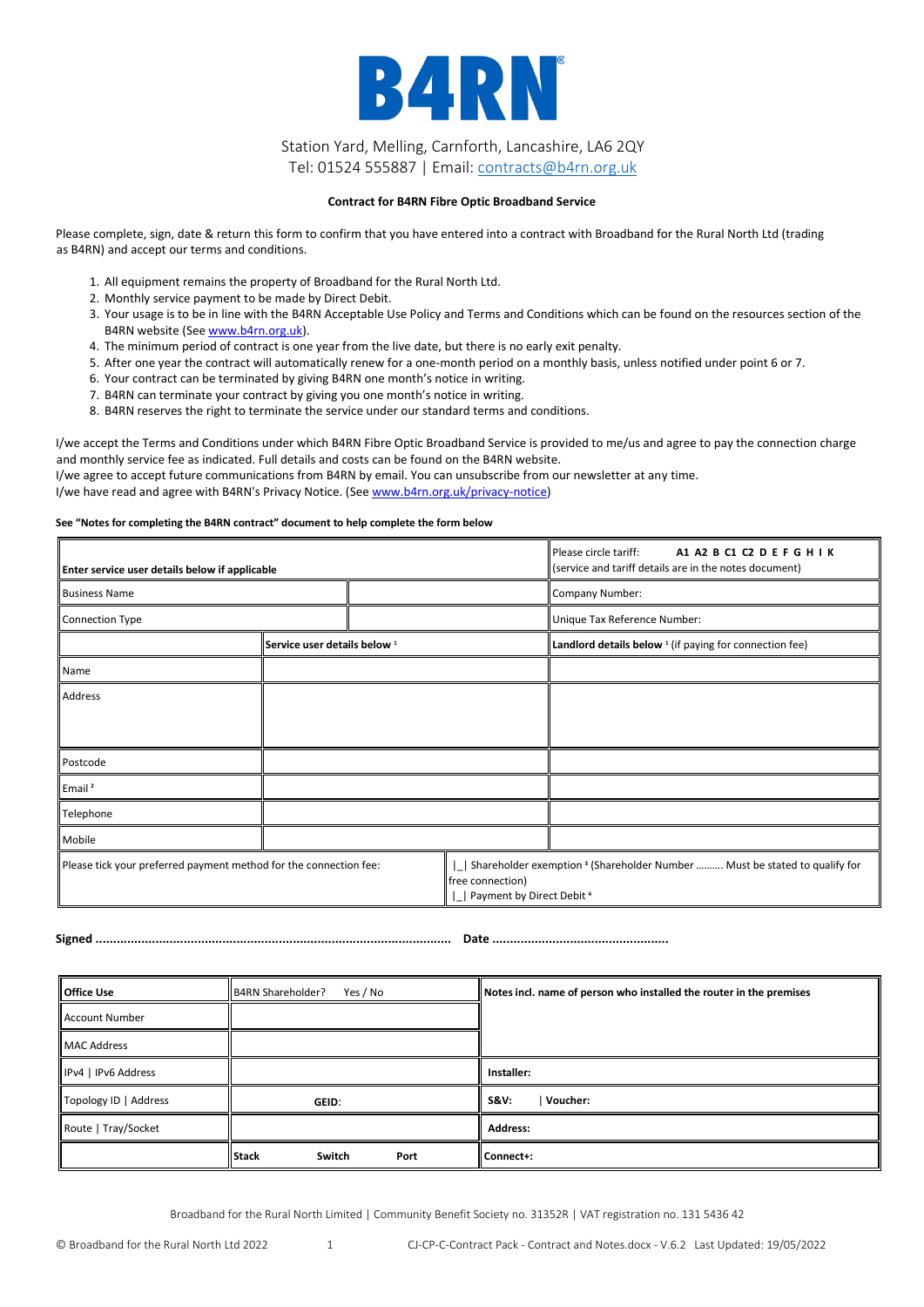

[This page is left intentionally blank for notes.]

Broadband for the Rural North Limited | Community Benefit Society no. 31352R | VAT registration no. 131 5436 42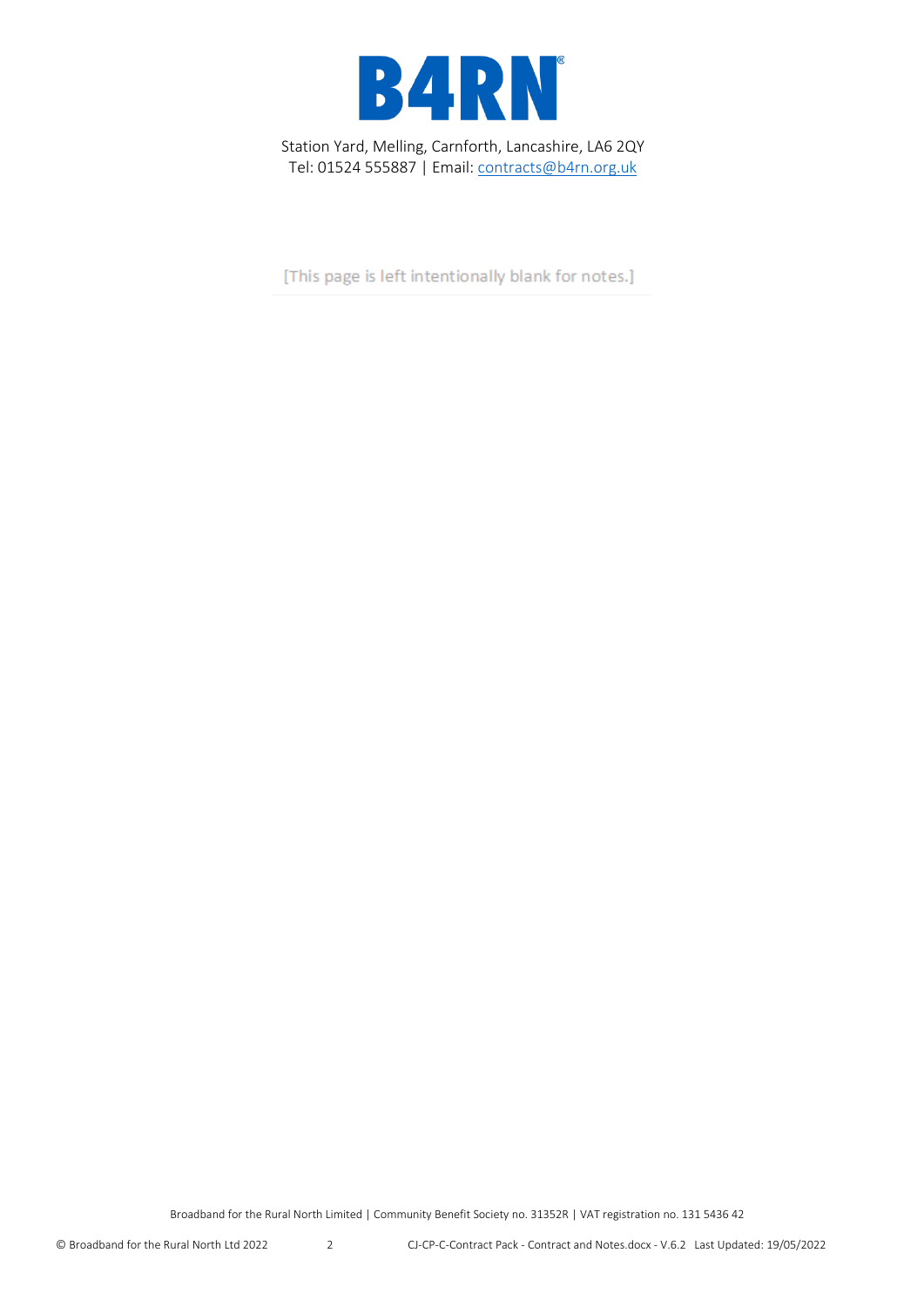

## **Notes for completing the B4RN contract**

The supporting notes below link with the small number in the contract. For example,  $1$  points to "Service User details"

- 1. **Service User details** Please fill in the left column with your details. Only complete the right column if there is a payment split between a tenant and a landlord.
- 2. **Email address** Please use an email address that will not be changed when you connect to the B4RN service, (bear in mind your old email address may cease when you change Internet Service Provider. E.g., j.bloggs@service-provider.com). You will receive servicerelated emails such as network maintenance and fault reports to this address. You will also be signed up to our newsletter, which you can unsubscribe from at any time via the link at the bottom of the email.
- 3. **Shareholder Exemption** Investors purchasing at least £1,500 worth of shares in B4RN will be able to designate a property within the coverage area which B4RN will connect without payment of the £60 connection charge. Please indicate on the contract if you wish to allocate your connection allowance to the property being connected. Please include your shareholder number in the box provided if known. It is *essential* that B4RN should receive your share application form *prior* to the property being connected.
- 4. **Direct debit** (Connection Fee and monthly service fee) we use a third party called GoCardless Ltd to process our direct debits. GoCardless Ltd [\(gocardless.com\)](http://www.gocardless.com/) is regulated by the Financial Conduct Authority as an Authorised Payment Institution and these transactions are fully covered by the Direct Debit Guarantee. We will email you a link to set this up. If the Direct Debit has not been set up within seven days of receiving the welcome email and connection, B4RN will contact you to see what the problem is. If it cannot be resolved, we reserve the right to terminate the service.
- 5. **VAT registration** Our VAT number is: GB 131 5436 42

# **Contract details you have signed (for your records)**

Here are the main points of the contract which you signed to confirm that you have entered into a contract with Broadband for the Rural North Ltd and accept our terms and conditions:

- 1. All equipment remains the property of Broadband for the Rural North Ltd.
- 2. Monthly service payment to be made by Direct Debit.
- 3. Your usage is to be in line with the B4RN Acceptable Use Policy and Terms and Conditions which can be found on the resources section of the B4RN website (Se[e b4rn.org.uk\)](http://www.b4rn.org.uk/).
- 4. The minimum period of contract is one year from the live date, but there is no early exit penalty.
- 5. After one year the contract will automatically renew for a one-month period on a monthly basis, unless notified as per point 6 and 7 below.
- 6. Your contract can be terminated by giving B4RN one month's notice in writing.
- 7. B4RN can terminate your contract by giving you one month's notice in writing.
- 8. B4RN reserves the right to terminate the service under our standard terms and conditions.

I/we accept the Terms and Conditions under which B4RN Fibre Optic Broadband Service is provided to me/us and agree to pay the connection charge and monthly service fee as indicated. Full details and costs can be found on the B4RN website.

I/we agree to accept future communications from B4RN by email. (You can unsubscribe from our newsletter anytime via the link at the bottom of the email).

I/we have read and agree with B4RN's Privacy Notice. (Se[e b4rn.org.uk/privacy-notice\)](http://www.b4rn.org.uk/privacy-notice)